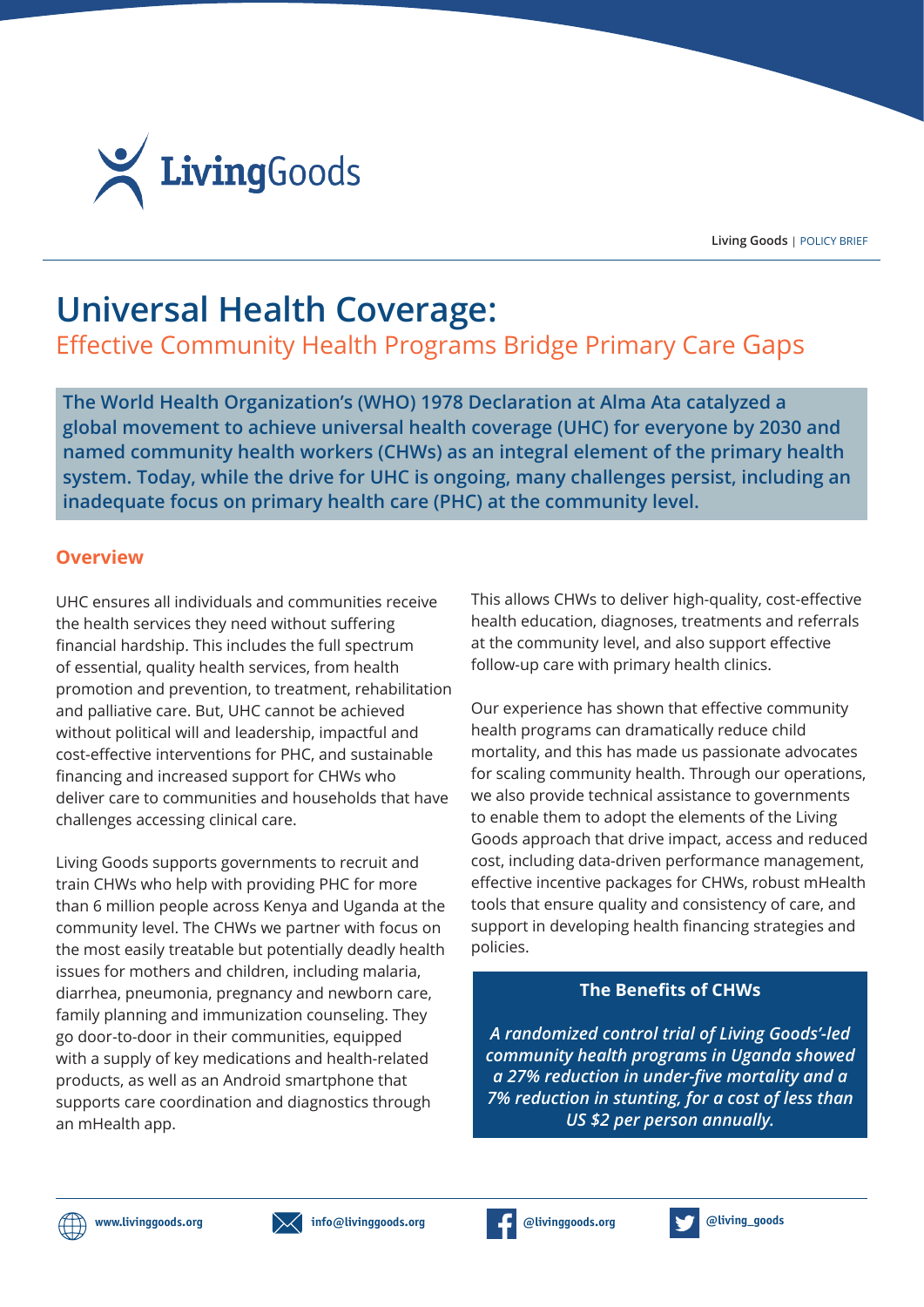#### **Community Health Workers**

**The WHO has recognized the importance of CHWs in achieving UHC and has developed guidelines to assist national governments in the design, implementation, and evaluation of CHW programs. CHWs help expand PHC services by:**

- **• Reaching the last mile:** CHWs with basic health training are the first and only link to health care for hundreds of millions of people living in hardto-reach areas across the developing world. CHWs provide care in their communities and often provide services to those who are otherwise outside the reach of the health care system.
- **• Working effectively:** CHWs are the trusted, knowledgeable frontline health personnel with basic health training who can bridge cultural, geographical, and linguistic barriers to expand basic access to care and health mobilization. There is now resounding evidence regarding the effectiveness of CHWs in delivering important health outcomes and contributing to equitable outcomes and UHC. For example, scaling an essential package of community-based interventions with the help of CHWs could avert 1.5 million deaths of children under six months of age annually.1
- **• Supporting health education, prevention, and curative care:** CHWs have proven effective in providing health education to prevent deaths among children under five years of age and can provide basic treatments to cure common illnesses such as malaria, diarrhea, and pneumonia. They have proven effective in saving lives, increasing

access to care, containing health crises, and keeping health care affordable—all while delivering a positive economic return, reducing unemployment, and empowering women.<sup>2</sup> As one example, Rwanda's CHW program has played "an important role in expanding coverage of basic services, particularly community-based family planning services and treatment of childhood malaria and pneumonia."3

- **• Providing services at low cost:** CHWs can provide PHC at a lower cost than facility-based care. Every dollar invested in community health results in a more than US \$9 return into the economy when counting lives saved and productivity gained.<sup>4</sup> Analysts estimate that if properly implemented and funded, CHWs could save millions of lives each year and produce an economic return on investment of up to 10:1.5
- **Driving equity:** CHWs deliver health care in the community, ensuring equitable access to health facilities. Access to health facilities in lowincome settings is often highly inequitable but, among relevant studies, 87% of health facilities demonstrated "pro-equitable" or "equitable" effects of community-based approaches. Driving equity is a key contributor to UHC.<sup>6</sup>

Despite the various benefits of community health, governments continue to underinvest in CHWs. They often struggle to fund their core health care services, let alone fund a community health workforce that is many times the size of facility staff on their payroll. Further, CHWs are most often low-skilled and exist only in rural and hard-to-reach places, relying on minimal training and paper-based systems for recording their work. This complicates maintaining quality of care, guaranteeing care is equitable, ensuring high-quality supervision and accountability of CHWs and their supervisors, and maintaining CHW motivation. Because of this, CHWs must be properly selected, trained, equipped with medicines and technology, supervised, motivated, and integrated into the health system in order to maximize effectiveness.

<sup>,</sup>ibid<br>Strengthening Primary Health Care through Community Health Workers: Investment Case and Financing recommendations. 13 July 2015. http://www.healthenvoy.org/wp-content/uploads/2014/05/CHW-Financing-FINAL-July-15-201







*<sup>1</sup> Perry, et all Summary of Community-Based Primary Health care (CBPHC) Series – Journal of Global Health. June 2017.*

*<sup>6</sup> Perry et all. Summary of Community-Based Primary Health care (CBPHC) Series – Journal of Global Health. June 2017.*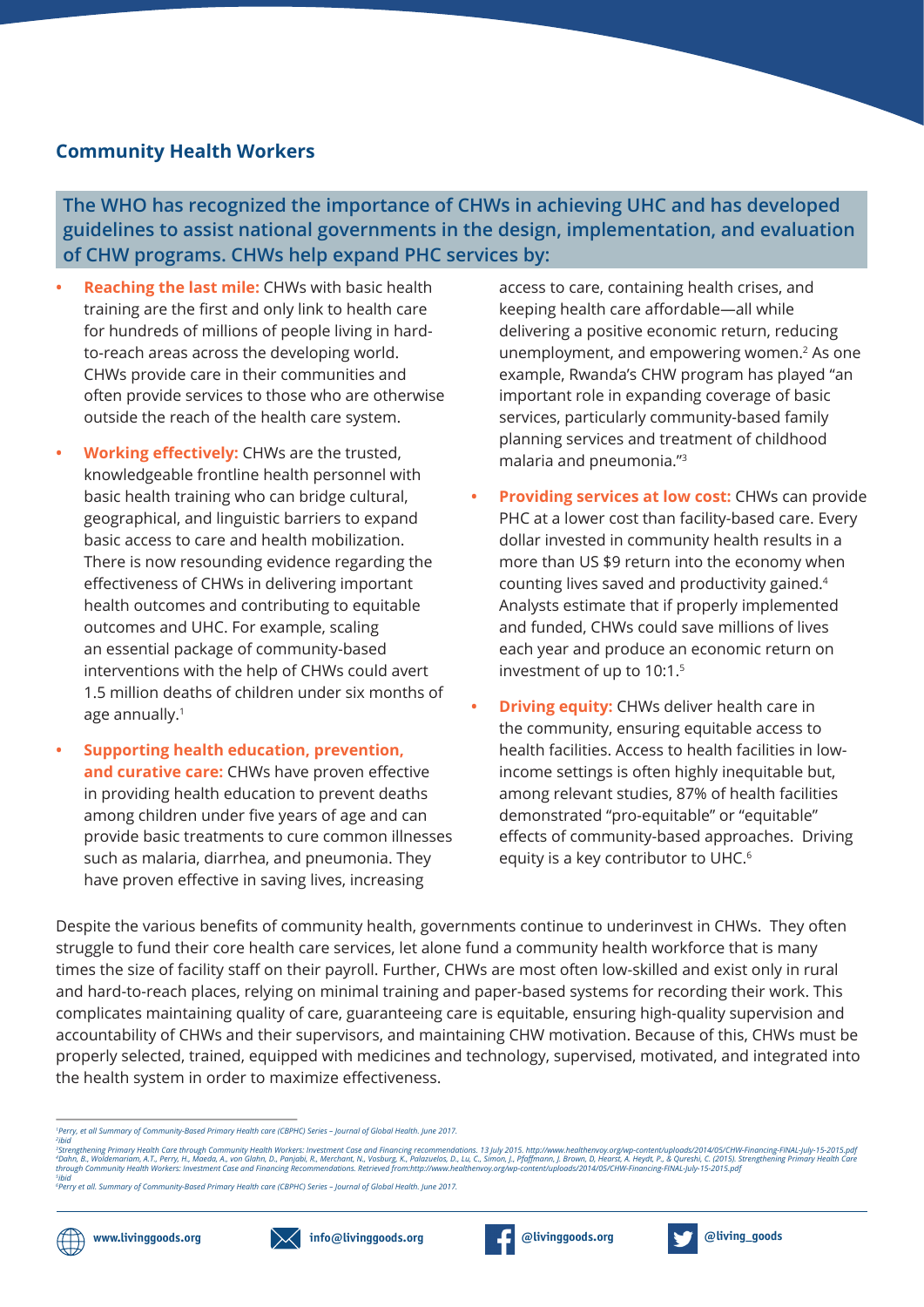### **Mobile Technology**

**Technology can play a critical role in addressing these structural challenges. Technology can support governments to improve the quantity and quality of data collected at the community level, improve the consistency and accuracy of diagnostics and treatments, drive accountability through performance management, increase motivation through financial and non-financial incentives and supportive supervision, and enable managers to monitor the performance of CHWs and their supervisors through real-time dashboards.**

**At Living Goods, all of our supported CHWs carry smartphones, enabling them to:**

- **• Improve the quantity and quality of data:** CHWs can register households, assess patients, and track referrals and treatments administered. Living Goods also has quality-control mechanisms to ensure the data is accurate.
- **• Increase the quality of care:** the mobile application we developed with our partner Medic Mobile—the Smart Health app—provides guided integrated community case management workflows to ensure accurate diagnoses of childhood diseases, dosage guidelines, and automated treatment and pregnancy follow-up reminders. It also flags acute cases and spots high-risk pregnancies, which can be referred and subsequently followed up.
- **• Manage large-scale workforces:** Living Goods uses a best-in-class performance-management system that enables us to gather real-time data from the field, track instances of illnesses, identify low-performing CHWs, and eliminate paperwork. The data provides transparency around what CHWs and their supervisors are doing every day, which promotes accountability and allows supervisors to focus on coaching and performance improvement among their CHW cohorts.



*Mobile technology plays an essential role in enabling community health workers and health systems to support UHC for all.*

By harnessing the power of technology, Living Goods has positioned itself as a leader in mobile health. But, putting technology in the hands of CHWs is not enough to move UHC forward. It is also necessary to have the systems and processes in place to ensure that technology is adopted by CHWs, supervisors, managers, and district and national governments, and is also supported and maintained by governments. Living Goods is an expert at deploying mHealth solutions at scale, managing the hardware, and building the systems and processes needed to drive adoption and use of the technology.